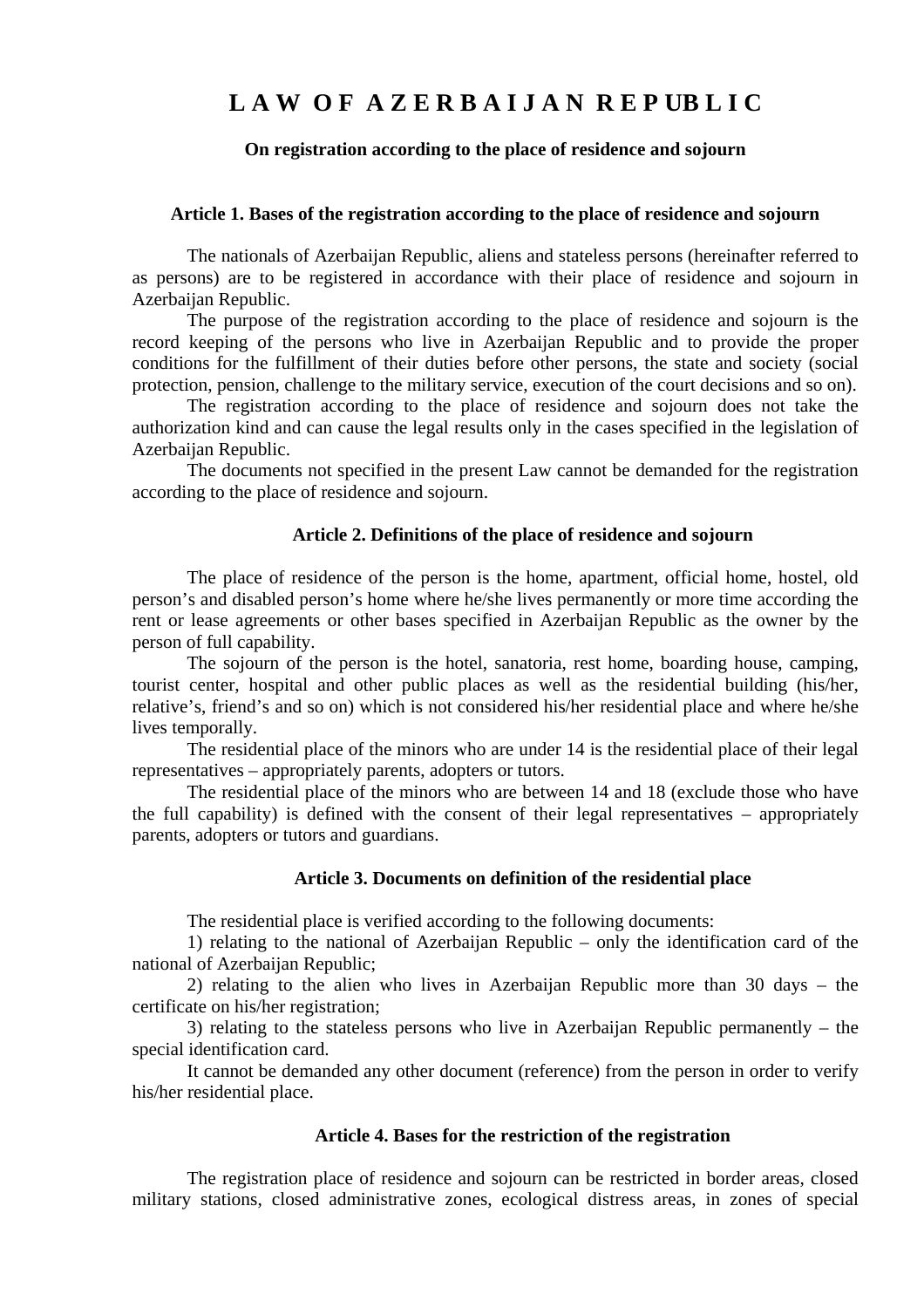regime and conditions due to the infection and poisoning, in place of the state of emergency and martial law and during the period of the war and military call-up.

# **Article 5. Registration of the national I the residential place**

The national is registered in the residential place when he/she gets the identification card of the national of Azerbaijan Republic in the first time

The national who changes his/her residential place is to apply to the appropriate state body for the registration not later than 10 days from the coming to a new residential place. The appropriate state body is to register the national immediately and is to issue the identification card according to the law of Azerbaijan Republic 'On identification card of the national of Azerbaijan Republic" within 10 days.

The national is to submit the following documents together with the application form in order to be registered in the residential place:

1) identification card or certificate on birth;

2) document which entitles the movement to the residential place (registration certificate of the ownership right (title document), rent or lease agreement or other documents specified in the legislation of Azerbaijan Republic) or the application of the person who presents the residential place to the national.

# **Article 6 Registration of the alien in the residential place**

 The alien who wants to live in Azerbaijan Republic more than 30 days is to apply to the appropriate state body for the registration in the residential place and is to submit his/her passport, entry visa, the document which entitles the movement to the residential place (registration certificate of the ownership right (title document), rent or lease agreement or other documents specified in the legislation of Azerbaijan Republic) or the application of the person who presents the residential place to the national.

The alien who is registered in the residential place gets the certificate on registration.

# **Article 7. Registration of the stateless person in the residential place**

 The stateless person who lives in Azerbaijan Republic permanently is registered in the residential place through the issue of special identification card in order specified in the legislation of Azerbaijan Republic.

 The registration of the stateless person in the residential place is held according to the article 5 of the present Law.

# **Article 8. Rejection from the registration in the residential place**

 The appropriate state body rejects the registration in the residential place in the following cases:

1) if the documents specified in the present Law are not submitted;

2) if it is specified the restriction of the registration according to the article 4 of the present Law;

3) if after the registration of the person (exclude the cases when the person is moved as the family member according to the Housing Code) each person who lives in this residential place has the residential share which is less than the standard specified in the article 40 of the Housing Code of Azerbaijan Republic;

4) if the house (residential place) where the person intends to be registered faces the danger of breakdown.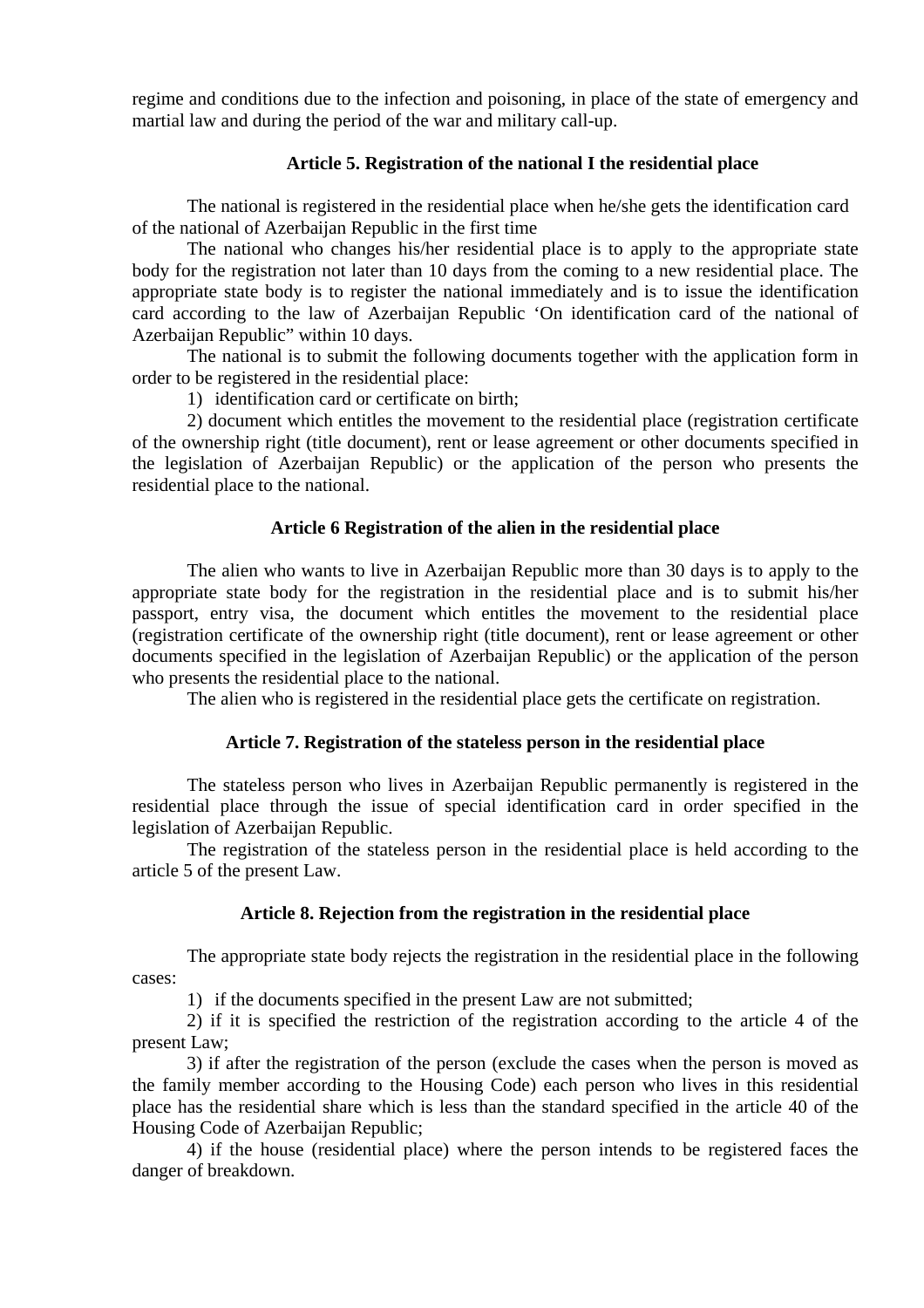## **Article 9. Cancel the registration in the residential place**

 The appropriate state body cancels the registration in the residential places in the following cases:

 1) if he/she changes the residential place – according to the information of the appropriate state body on registration in a new residential place;

 2) if he/she chooses a residential place in other country - according to the information of the appropriate state body;

3) if he/she is deprived of his/her liberty – according to the forceful sentence of the court;

 4) if he/she was died or he/she was announced as died in the court decision - according to the information of the appropriate state body on record of the death fact;

 5) if he/she is dismissed from the residential place or his/her use right on residential place is terminated – according to the forceful decision of the court;

 6) if it is clarified that the documents or information which were base for the registration are not truth or the official violated the law during the registration – according to the forceful decision of the court.

 If the national of Azerbaijan Republic chooses the residential place in other country, he/she is to submit his/her identification card to the appropriate state body in order to keep it.

#### **Article 10. Registration of the national in his/her sojourn**

 The registration of the national in the residential place is not cancelled during the registration of the person in his/her sojourn.

 If the national comes to the hotel, sanatoria, rest home, boarding house, camping, tourist center, hospital and other public places, the application form is filled up and it is submitted to the appropriate management. The management submits the application form to the appropriate state body within 24 hours.

 If the national wants temporally to live more than 60 days out of his/her residential place, he/she is to fill up the application form and is to submit to the appropriate state body within 7 days from the moment when he/she comes to a new place. This body is to register the national immediately and to hold the temporal note on the backside of his/her identification card relating to this matter.

 If the national leaves the sojourn, the appropriate state body cancels his/her registration from the sojourn.

## **Article 11. Registration of the alien in the sojourn**

 The alien who wants to live in the territory of Azerbaijan Republic till 30 days is registered in his/her sojourn.

 If the alien comes to the hotel, sanatoria, rest home, boarding house, camping, tourist center, hospital and other public places, as well as other residential place, he/she fills up the application form immediately and submits it to the appropriate management or to the owner or user of the residential place. The management or the owner or user of the residential place submits the documents to the appropriate state body within 24 hours.

 If the alien leaves the sojourn, the appropriate state body cancels his/her registration from the sojourn.

## **Article 12. Registration of the stateless person in the sojourn**

 The stateless person who wants to live in the territory of Azerbaijan Republic more than 30 days is registered in the sojourn and his/her registration is cancelled in order specified in the article 11 of the present Law.